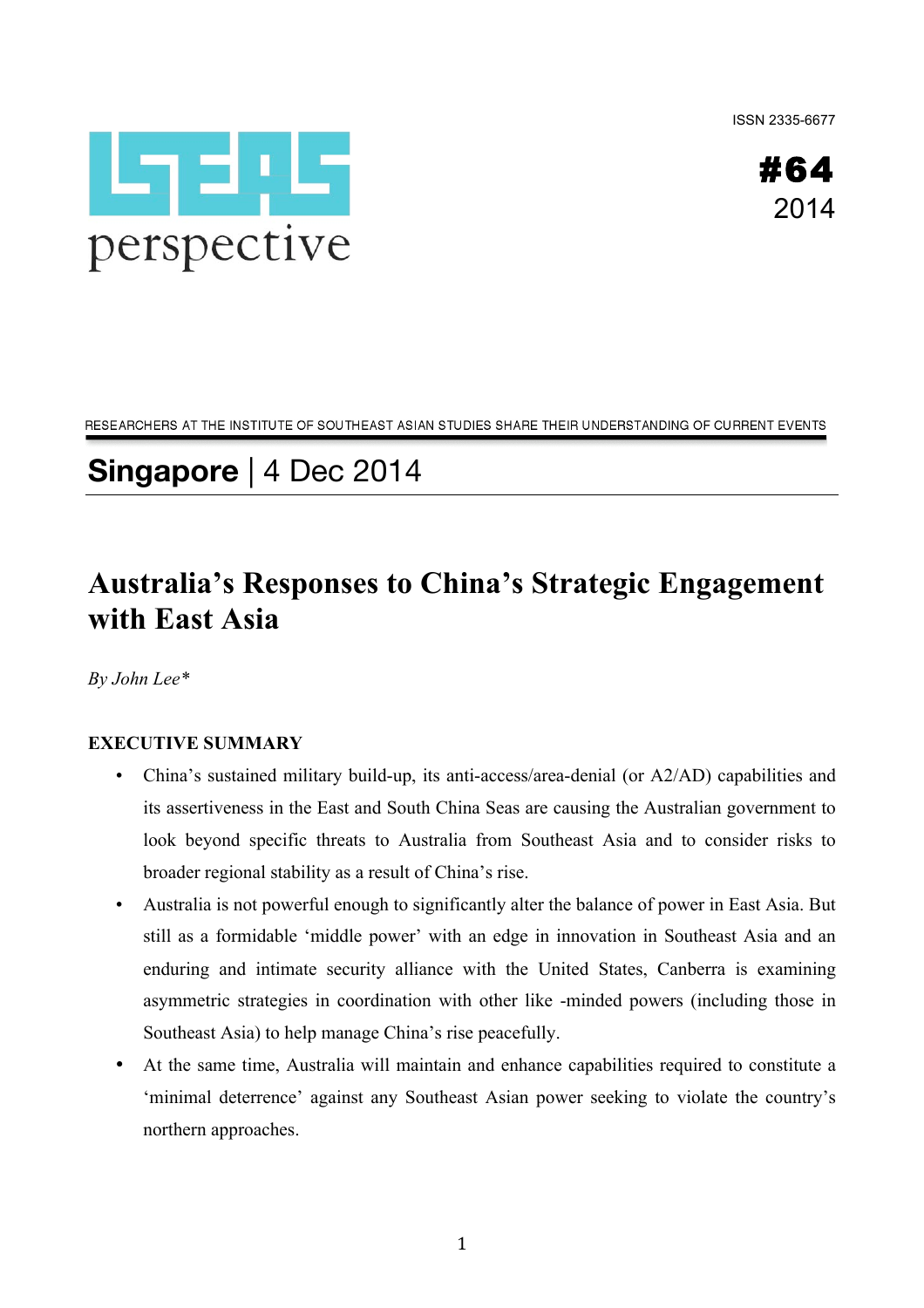*\* John Lee* is Visiting Fellow at ISEAS. He is also Adjunct Professor at the Centre for International Security Studies, University of Sydney; non-resident senior fellow at the Hudson Institute in Washington DC; and Director of the Kokoda Foundation strategic and defence think-tank in Canberra.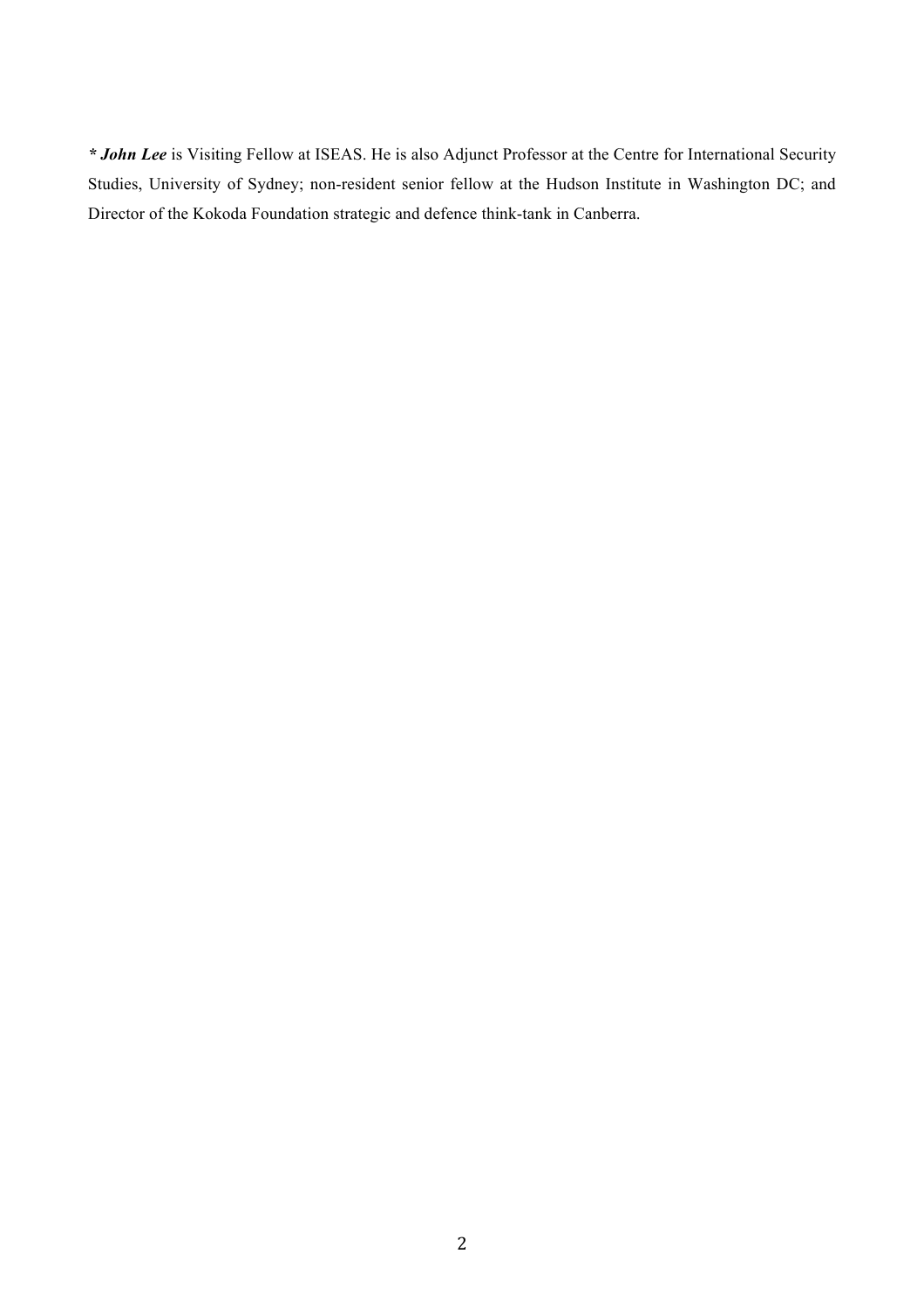#### **INTRODUCTION**

While potential security complications vis-à-vis Indonesia have long dominated Australian strategic calculations, the emergence of a more assertive China from 2010, especially with regards to its territorial and maritime claims in the East and South China Seas, has started to attract Australian attention.

Such Chinese assertiveness has caused Australian officials and strategists to think more deeply and widely about their country's strategic interests in the region beyond its traditional priorities of ensuring its capacity to repel direct and hostile attacks to its territory, and preserving order in its traditional sphere of influence in the South Pacific.

This means that national security and strategic thinking has gone beyond defending Australian territory or maintaining order in the South Pacific, and has begun to consider issues pertaining to the East Asian regional *order* including:

- The role of the United States and the U.S.-led alliance system in upholding this order;
- The challenge that China poses to the regional order and possible disruptions to that order;
- What this means for Australian strategic, security and economic interests into the future.

#### **CHINA AND THE CHALLENGE TO REGIONAL ORDER**

Although the Australian government realises that China is an indispensable economic player in the region and has an enduring economic interest in regional stability, there is also growing recognition that China's re-emergence will be accompanied by elements of competition in addition to cooperation. This is the case for a number of reasons.

First, China looms as the primary strategic and security concern because it is the first great power in East Asia to rise outside the U.S.-led alliance system since World War II. It is also the first time in the post-war period that a major economic and trading power in the region is emerging outside the U.S.-led security order. This means that while the economic and diplomatic integration of China into the region is a promising foundation for China's self-described 'peaceful rise', it is unclear whether Beijing will remain a contented free-rider within a regional strategic structure hitherto characterised by American pre-eminence in the manner of Tokyo or Seoul who are U.S. allies – much less a 'responsible stakeholder'.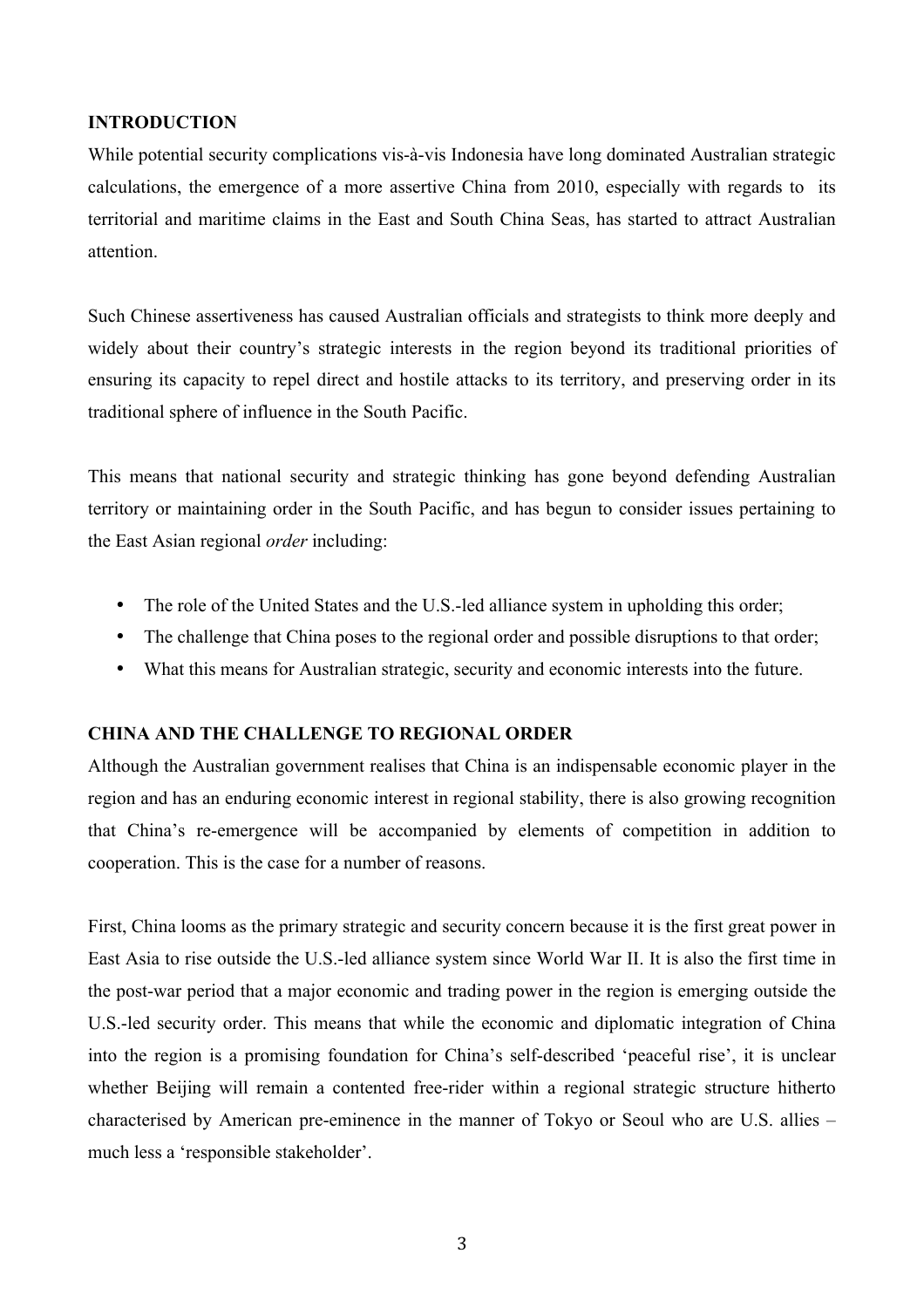Moreover, Australia is starting to take China's official historical accounts seriously where once these were dismissed as harmless propaganda propagated by the Chinese Communist Party for domestic reasons. Unlike post-World War II Japan, China does not see itself as a 'defeated' power, rising from the ashes of a regional and global war, but one seeking to repair what it sees as a century and a half of humiliation and subjugation by foreign powers. This leads to the uncomfortable if understandable prospect that Beijing would be more willing to challenge aspects of a contemporary albeit still evolving regional and strategic order that it did not have a significant role in creating.

Finally, China's sustained military build-up is now impossible to ignore. China dominates defence spending in the region. When Asia (including South Asia) is taken as a whole, China is behind 32.5% of military spending, followed by Japan at 18.9%, and South Korea at 9.2%. If one considers that the most powerful Southeast Asian countries such as Singapore, Indonesia and Thailand account for 3.1%, 2.5% and 1.7% of regional strategic expenditure respectively, Chinese military dominance over the region in budgetary terms is clear.<sup>1</sup> While it is true that China's size, growth and population naturally suggest a dominant share of defence expenditure in the region, it is also the case that spending on the PLA has been growing at rates exceeding GDP growth over the past decade,<sup>2</sup> and is likely to continue to do so over the immediate future. In other words, the observation that China's growing military capabilities is 'natural' does not soften the reality that Chinese military dominance over the region in spending terms will only increase.

Moreover, size matters because capabilities matter. Even if, as Australia is doing, one takes a neutral position on the credibility of the disputed maritime claims that variously involve China, Japan, South Korea, the Philippines, Vietnam, Brunei, Malaysia and Indonesia, China is the one country whose actions will have the greatest impact on stability in the region. Whereas these other countries including Japan would not have the capacity or inclination to seek to challenge U.S. naval pre-eminence in the region, China appears to have the ambition and possible means to do so. Whereas adventurism by Japan and South Korea is likely to be restrained by their reliance on the U.S. as a security provider, and whereas assertiveness by Southeast Asian nations is not likely to disturb the broader regional strategic balance due to their lack of military clout, China is not subject to either of these two constraining factors.

 <sup>1</sup> Figures from the International Institute for Strategic Studies, *The Military Balance 2013: The Annual Assessment of Global Military Capabilities and Defence Economics* (London: Routledge 2013). 2 Ibid*.*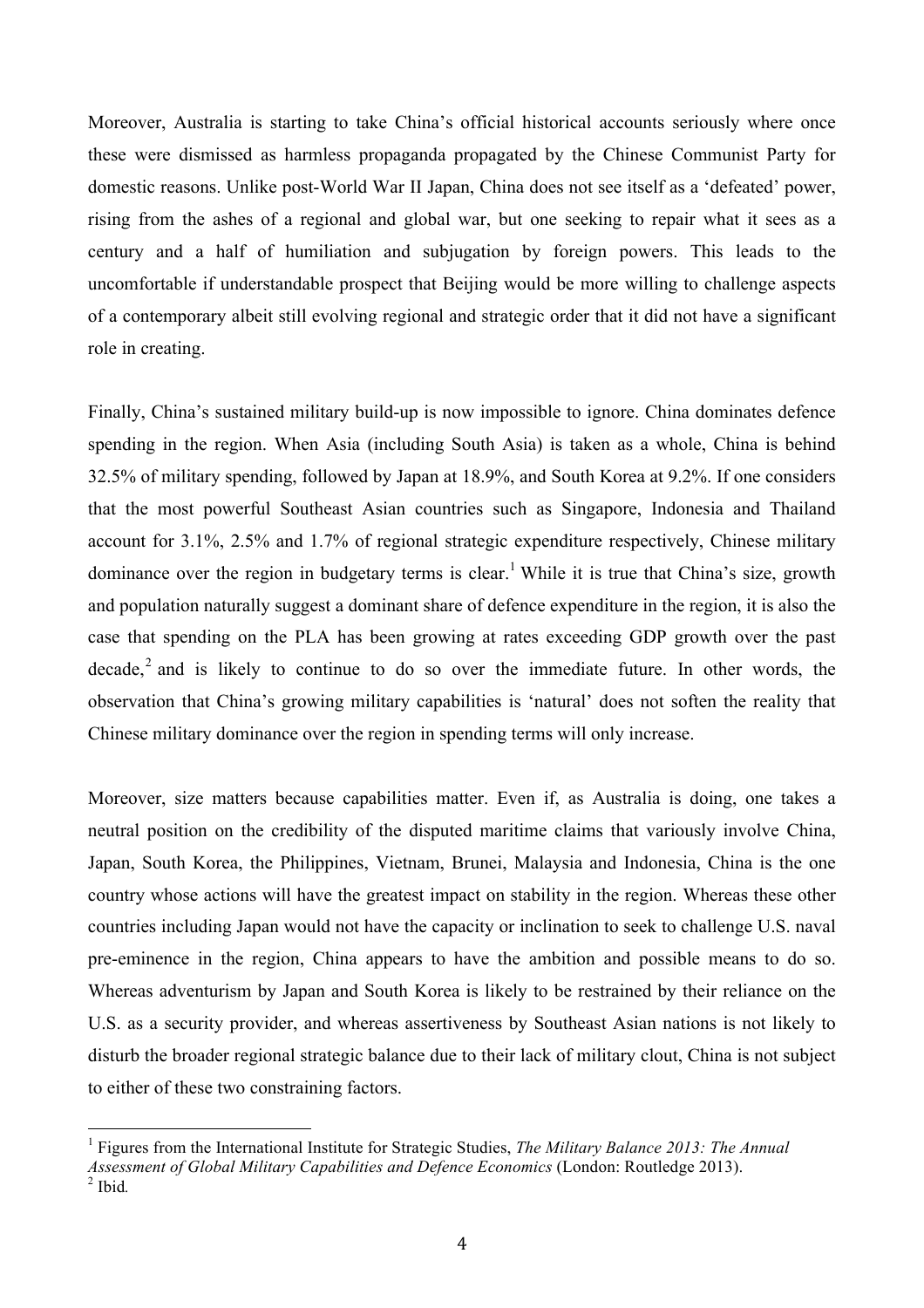Finally, China's military doctrine and highly tailored anti-access/area-denial (or A2/AD) capabilities are highly worrying for Canberra. These capabilities are based on advanced submarines, ballistic missiles, mines, cyber and other networked disruption enhancements specifically designed to deny U.S. forces the capacity to acquire and/or maintain sea-control over the so-called First Island Chain which surrounds China's maritime periphery and stretches from the Kuril Islands in the Russian Far East to Japan, northern Philippines, Borneo and Malaysia.

Even if China's military capabilities are largely unproven, the A2/AD approach is primarily designed to deter the U.S. from intervening in a theatre conflict in the Chinese periphery (e.g. the Taiwan Straits, East China Sea or South China Sea) by threatening to inflict prohibitive damage to U.S. naval assets; or failing that, to delay the arrival or reduce the effectiveness of intervening U.S. naval and air forces so that China can present any seizure of a disputed island or territory as a *fait accompli* within that window of time.<sup>3</sup>

Despite gaps in the PLA Navy's 'joined-up' capabilities<sup>4</sup> which mean that it will not be able to exercise sea-control for decades in its periphery, it is highly significant that the military balance has changed from one of uncontested U.S. naval supremacy to doubt over U.S. willingness to suffer significant military costs while protecting the territories and interests of its allies. As far as Canberra is concerned, fears of Chinese capabilities and assertiveness are an important factor motivating regional capitals such as Tokyo, Hanoi and Manila to upgrade their military capabilities to better defend their interests.<sup>5</sup> The process of upgrading military capabilities could possibly revive and intensify military competition between dormant rivals and other Southeast Asian third party countries that had previously been held in check in the era of uncontested U.S. naval supremacy. This is an obvious concern for the Australian defence community which prioritizes military

 $3$  See Ronald O'Rourke, "China's Naval Modernization: Implications for U.S. Navy Capabilities – background and Issues for Congress," *CRS Report for Congress*, September 5, 2013

<sup>&</sup>lt;http://www.fas.org/sgp/crs/row/RL33153.pdf> accessed November 11, 2014.

<sup>4</sup> See Andrew S. Erikson, "China's Modernization of its Navy and Air Power Capabilities," *Strategic Asia 2012-13: China's Military Challenge* (Washington DC: National Bureau of Asian Research, October 2012); "China's Defence Spending: New Questions," *IISS Strategic Comments* 19:22 August 2013

<sup>&</sup>lt;http://www.iiss.org/-/media/Silos/Strategic%20comments/2013/China--39-s-defence-spending--newquestions/China--39-s-defence-spending--new-questions.pdf> accessed November 11, 2014.

<sup>5</sup> See Andrew Shearer, "Southeast Asia and Australia: Case Studies in Responding to China's Military Power," in Ashley J. Tellis and Travis Tanner (eds.,) *Strategic Asia 2012-2013: China's Military Challenge* (Washington DC: National Bureau of Asian Research, October 2012).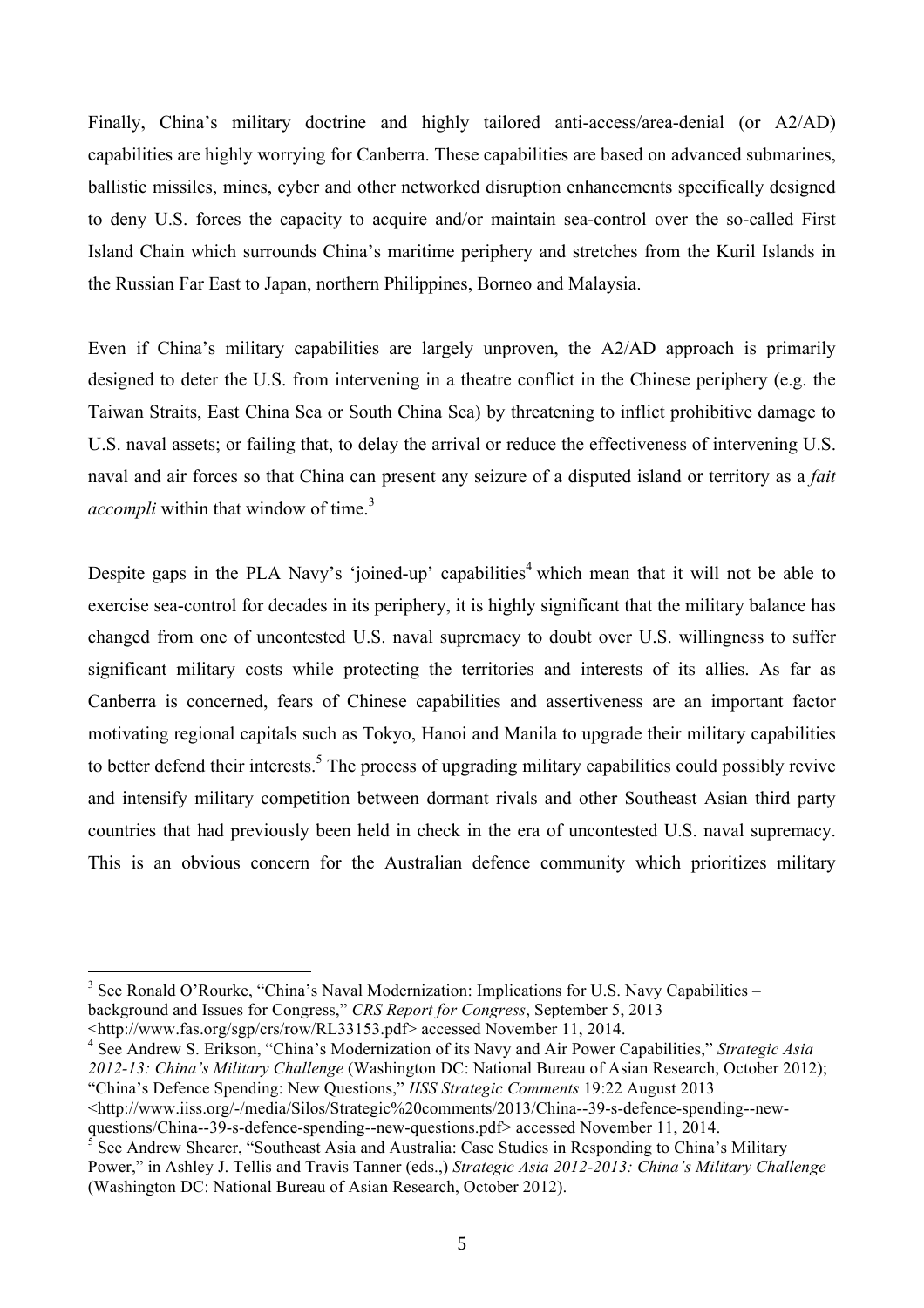superiority over neighbouring countries in order to protect against any adversary advancing towards its territory.6

#### **AUSTRALIA'S ASYMMETRIC RESPONSE TO CHINA'S REGIONAL STRATEGY**

The Abbott government is in the middle of writing a new *Defence White Paper* due for release in mid-2015. Although the document is still in the drafting stages, one of the inconvenient realities that the current government is explicitly wrestling with is the implication for the Australian Defence Force should the trend of economic growth in the region continue. According to 2013 figures, Australia's defence budget is currently the fifth largest in the region. But the defence budgets of regional neighbours are likely to rise more rapidly in the future, meaning that Australia's relative military weight in quantitative terms will decline. While it is true that the country's military access to U.S. technologies, and integration with U.S. forces gives the Australian Defence Force a technological and inter-operability edge (in terms of working alongside the U.S.) compared to other countries in the region, the current government is nevertheless well aware that Australia's status as a once dominant 'middle power' in East Asia, and the most formidable power in Southeast Asia, is slipping.

Budgetary and other realities mean that suggestions that Australia acquire the capacity to 'rip an arm off a giant (i.e., a great power)' through highly advanced cyber and intelligence awareness capabilities, strong air-strike capabilities (300-400 air-craft including F-35s), and a well-trained crew with some 20-30 submarines is beyond the country's finances; and would dangerously provoke the great power whose arm Australia would seek to target (i.e., China.)<sup>7</sup> But it is also true that Australia, still a formidable and highly capable regional power, cannot simply stand aloof while watching events unfold in the region which could threaten its interests, and seriously compromise its capacity to pursue its interests in Asia. The Abbott government is therefore seeking to craft a strategic and security role for Australia that takes into account budgetary realities (which the *2009 Defence White Paper* failed to do) while maximising its impact in protecting and preserving the regional order and status quo.

 <sup>6</sup> See Commonwealth of Australia, *Defence White Paper 2013,* para. 1.22.

<sup>7</sup> See Ross Babbage, "Learning to Walk Amongst Giants," *Security Challenges* 4:1 2008, pp. 13-20

<sup>&</sup>lt;http://www.securitychallenges.org.au/ArticlePDFs/vol4no1Babbage.pdf> accessed November 11, 2014. For a discussion and debate on this proposal, see Rory Medcalf, "Questioning Australia's Beowulf Option," *Security Challenges* 4:2 2008, pp. 147-64

<sup>&</sup>lt;http://www.securitychallenges.org.au/ArticlePDFs/vol4no2DebateArmOff.pdf> accessed November 11, 2014.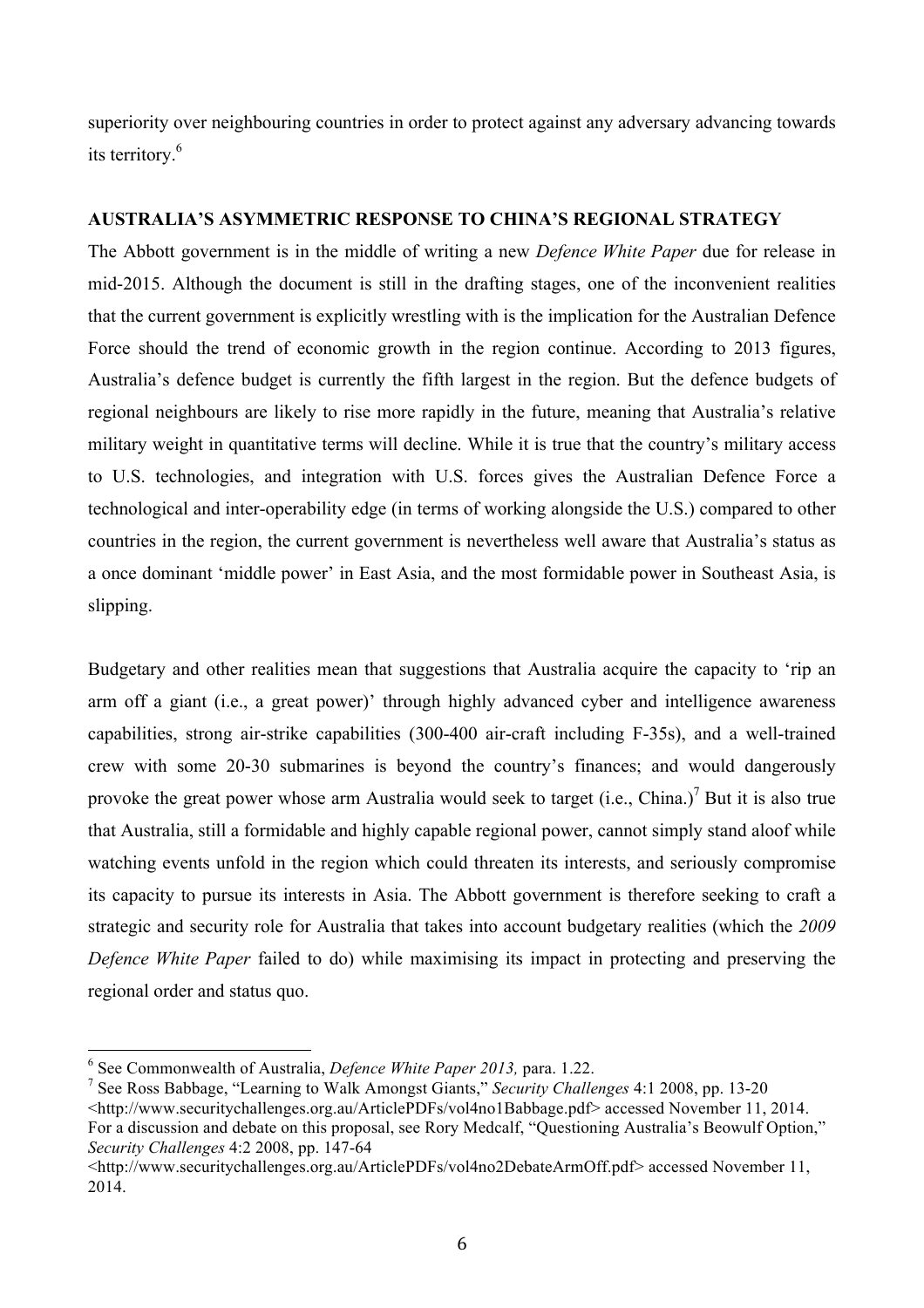In light of these constraining realities, the key for Canberra is to pursue *asymmetric strategies* that can help manage China's rise, even if they may not be decisive in and of themselves.

#### *(a) Canberra's view of China's strategy in Asia*

Given China's strategic isolation in maritime Asia, Canberra believes that Beijing's fundamental strategy consists of two interrelated approaches or pillars.

The first is to seek any opportunity to bind, circumvent, exclude or else bypass the U.S. which is militarily more powerful and strategically far better positioned (via its alliances and security partnerships). The second is to reorganise strategic relations and diplomatic negotiations such that the U.S. is excluded, and countries are channelled into dealing bilaterally with China. This helps negate China's weakness as an inferior strategic and military player to the U.S., and plays to its strengths as the largest, fastest growing and arguably most powerful stand-alone Asian nation in the region. These approaches are manifest in a number of ways.

For example, Chinese criticisms of existing alliances as exhibiting a 'Cold War mentality' and as factors for instability are largely attempts at gradually diluting the regional appetite for hosting U.S. military assets in the region, as Beijing is aware that U.S. forward military positions cannot be sustained without these. The same can be said for its support for 'new security concepts' which are based on principles of 'common and cooperative' security rather than on exclusive alliances.<sup>8</sup> Periodic statements by Chinese political and military officials that Australia must 'choose' between ANZUS and a better relationship with China are both an expression of Chinese frustration and a crudely executed strategy.<sup>9</sup> In a similar vein, many commentators argue that Beijing views Seoul as a weak link amongst U.S. allies, and therefore a potential 'swing state'.10

<sup>&</sup>lt;sup>8</sup> See *China Defence White Paper 2013: The Diversified Employment of China's Armed Forces (Beijing:* Information Office of the State Council 2013) <http://news.xinhuanet.com/english/china/2013-04/16/c 132312681.htm> accessed November 11, 2014.

<sup>9</sup> For example, see Philip Wen, "Chinese Official: It's Us or America," *Sydney Morning Herald*, May 16, 2012 <http://www.smh.com.au/federal-politics/political-news/chinese-official-its-us-or-america-20120515- 1yp5f.html> accessed November 11, 2014.

<sup>&</sup>lt;sup>10</sup> See Sunny Seong-hyon Lee, "China Targets South Korea with Soft Power," Asia Times, April 10, 2013 <http://www.atimes.com/atimes/Korea/KOR-01-100413.html> accessed November 11, 2014.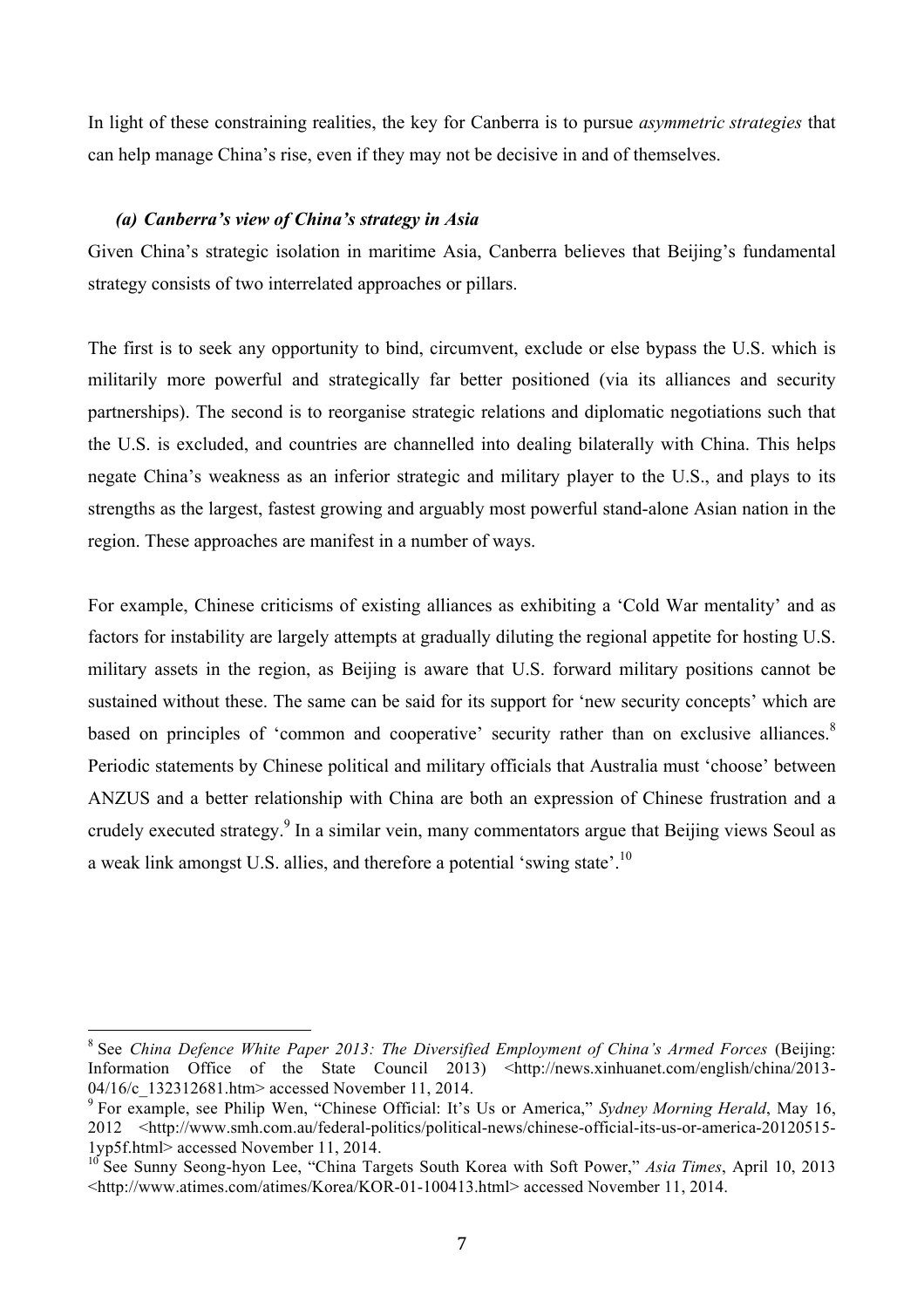Multilaterally, China has long promoted institutions that exclude the U.S. like pre-eminent security regimes such as  $\text{ASEAN}+3$ ,<sup>11</sup> while attempting to deny the U.S. membership in emerging regimes such as the East Asia Summit<sup>12</sup> (although this is now obviously a lost cause). In ASEAN forums that do include the U.S., China consistently attempts to exploit the ASEAN preference for consensus by dividing Southeast Asian members on issues pertaining to Chinese interests, thereby rendering these forums impotent and less relevant.<sup>13</sup>

The 'divide and negate' strategy for ASEAN is complemented by Beijing's insistence that maritime and other disputes (such as in the South China Sea and water rights in the Greater Mekong Region) are negotiated bilaterally with the individual disputant, rather than discussed multilaterally.<sup>14</sup> This allows China to either intimidate a much smaller claimant during bilateral negotiations, or else use other tools of statecraft and seduction available to a much larger power. At the very least, the noninvolvement of a more powerful third party like the U.S. allows China to delay any comprehensive settlement with minimal pressure exerted on it by larger powers, while it physically consolidates its claims: an approach some in Southeast Asia have described as 'talk and take'.15

#### *(b) Towards an asymmetric Australian response*

As a counter-strategy, the Abbott government seems to be increasingly convinced that it is in Australia's overriding interest, and within its capacity, to *complicate* matters for China via a number of policies vis-à-vis Southeast Asia and Japan, which would fulfil the imperative of

12 See C. Fred Bergsten, Bates Gill and Nicholas R. Lardy, *China: The Balance Sheet – What the World Needs to Know about the Emerging Superpower* (Washington DC: Public Affairs 2007), pp. 118-154; Donald K. Emmerson, "US, China role play for ASEAN," *East Asia Forum*, November 25, 2011

<sup>&</sup>lt;sup>11</sup> See John Lee, "China's ASEAN Invasion," *The National Interest* May/June 2007, pp. 40-46

<sup>&</sup>lt;http://nationalinterest.org/article/chinas-asean-invasion-1563> accessed November 11, 2014.

<sup>&</sup>lt;http://www.eastasiaforum.org/2011/11/25/us-china-role-play-for-asean/> accessed November 11, 2014. 13 See "Is China Trying to Split ASEAN?," *The Diplomat*, May 30, 2012

<sup>&</sup>lt;http://thediplomat.com/flashpoints-blog/2012/05/30/is-china-trying-to-split-asean/> accessed November 11, 2014; "Divided We Stagger," *The Economist*, August 18, 2012

<sup>&</sup>lt;http://www.economist.com/node/21560585> accessed November 11, 2014; Jeremy Grant, Ben Bland and Gwen Robinson, "South China Sea Divides ASEAN," *Financial Times*, July 16, 2012

<sup>&</sup>lt;http://www.ft.com/cms/s/0/3d45667c-cf29-11e1-bfd9-00144feabdc0.html#axzz2fs55Cx4w> accessed November 11, 2014.

<sup>&</sup>lt;sup>14</sup> See Ian Storey, "China's Bilateral and Multilateral Diplomacy in the South China Sea," in Patrick Cronin (eds.,) *Cooperation from Strength: United States, China and the South China Sea* (Washington: Center for a New American Security January 2012), pp. 51-66

<sup>&</sup>lt;http://www.cnas.org/files/documents/publications/CNAS\_CooperationFromStrength\_Cronin\_1.pdf> accessed November 11, 2014.; Huy Duong, "Negotiating the South China Sea," *The Diplomat*, July 20, 2011  $\leq$ http://thediplomat.com/asean-beat/2011/07/20/negotiating-the-south-china-sea/> accessed November 11, 2014.

<sup>&</sup>lt;sup>15</sup> Ian Storey, "China's Bilateral and Multilateral Diplomacy in the South China Sea," pg. 56.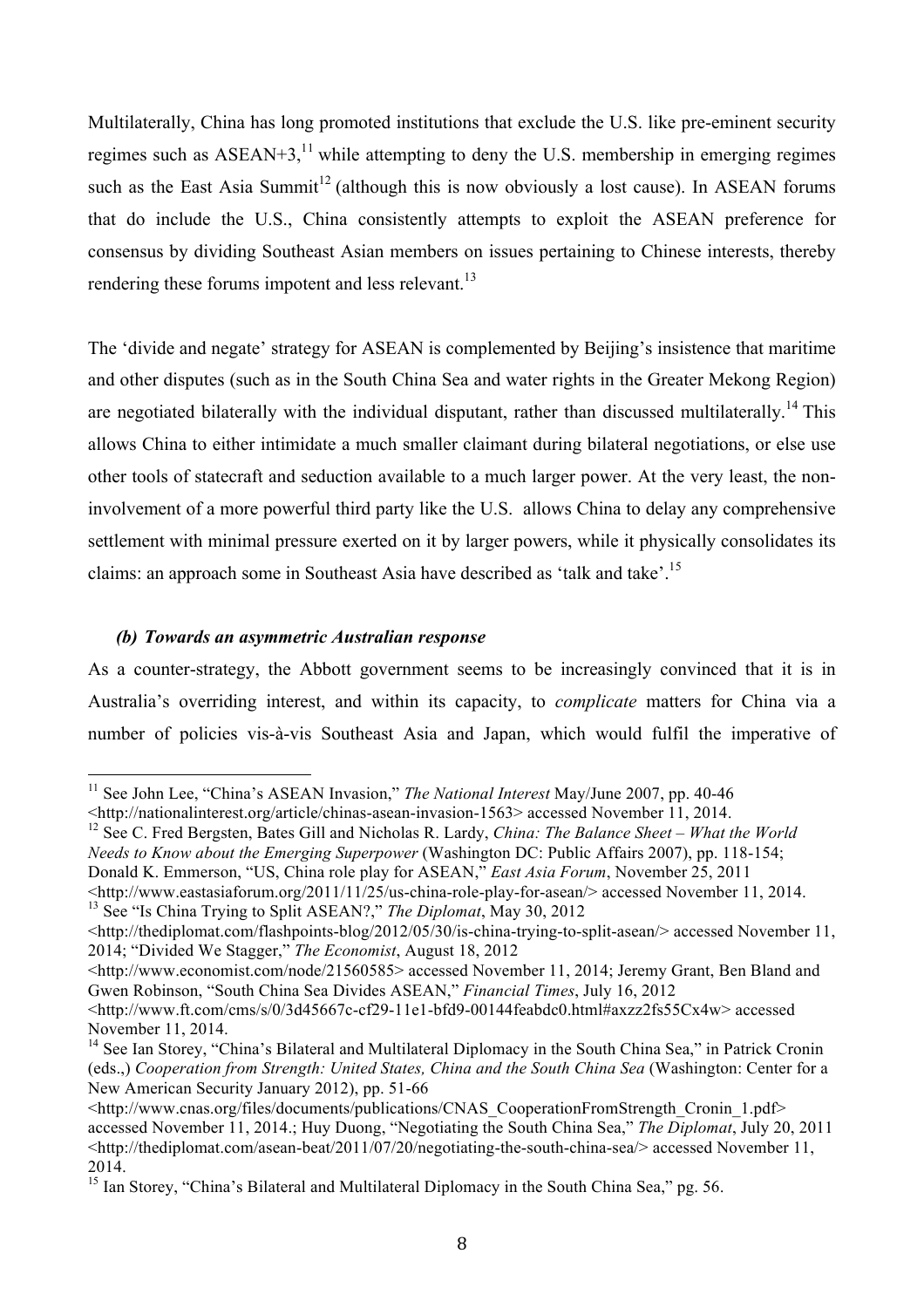minimising overt confrontation with, or provocation of, China. This can be achieved in a number of ways.

The first is to reaffirm and reinvigorate the ANZUS alliance. While this is already being done and will certainly be a central feature of the *2015 Defence White Paper*, Australian strategic planners are clear that Canberra has an abiding strategic interest in ensuring that China is not in a position to challenge or erode key pillars of the existing U.S.-led alliance system, and that the health of ANZUS has a powerful demonstration effect on the rest of the region.

In this context, offering a realistic pathway towards increasing defence spending – which was at 1.59% of GDP when the Abbott government took office and is now at its lowest level since 1938 – provides a credible demonstration of genuine willingness and capacity to contribute meaningfully to U.S.-led coalition burden sharing in the region. In contrast, any overt 'free-riding' by coalition partners will raise doubts about the future viability of regional alliances.

Many countries in Southeast Asia are in what might be termed a 'strategic holding pattern' watching closely what other allies and long-standing partners of the U.S. are doing. So far, no U.S. ally or partner has strategically 'turned'. On the contrary, most are transitioning away from pure 'hedging' against China to 'balancing' with America, even if there are significant differences between the preparedness of these countries to commit to 'hard' balancing strategies against China.<sup>16</sup> Even so, the deepening of security relationships between the U.S. and its allies and

<sup>&</sup>lt;sup>16</sup> All countries in the region are engaged in what might be termed 'soft balancing': the use of tacit, informal and institution-based approaches to raise the collective/political diplomatic costs on China of misbehaviour and over-assertiveness. An example would be the reliance of many Southeast Asian countries on ASEAN mechanisms and norms, and the continued support for a binding Code of Conduct in the South China Sea. A number of countries are engaged in so-called 'internal balancing': building up their own national defence capabilities without explicit reference to China. Singapore and Malaysia are two countries engaged in 'internal balancing', with Indonesia possibly heading in that direction given its interest in enhancing its submarine capabilities. A third group is engaged in 'hard balancing': building up capabilities, interoperability and security relationships with like-minded powers to help balance against growing Chinese military power even if China is rarely named as a military competitor. Japan, the Philippines, Vietnam and Australia would be in this category. Note that China is a major but not the *only* security concern of these countries. For example, Australia is also preparing for the emergence of potential competitors in Southeast Asia.

It is also interesting to note that countries engaged in 'soft' and 'internal' balancing such as Singapore and Malaysia know that pre-existing security relationships with the U.S. in particular – and exercises and other forms of military and strategic competition – can be readily upgraded to help counter China if the need arises; although these countries would prefer not to take that option.

Finally, the strategic directions of two American treaty allies – South Korea and Thailand – are somewhat ambiguous in their China-policy. Although both have upgraded their military relationships with the U.S. in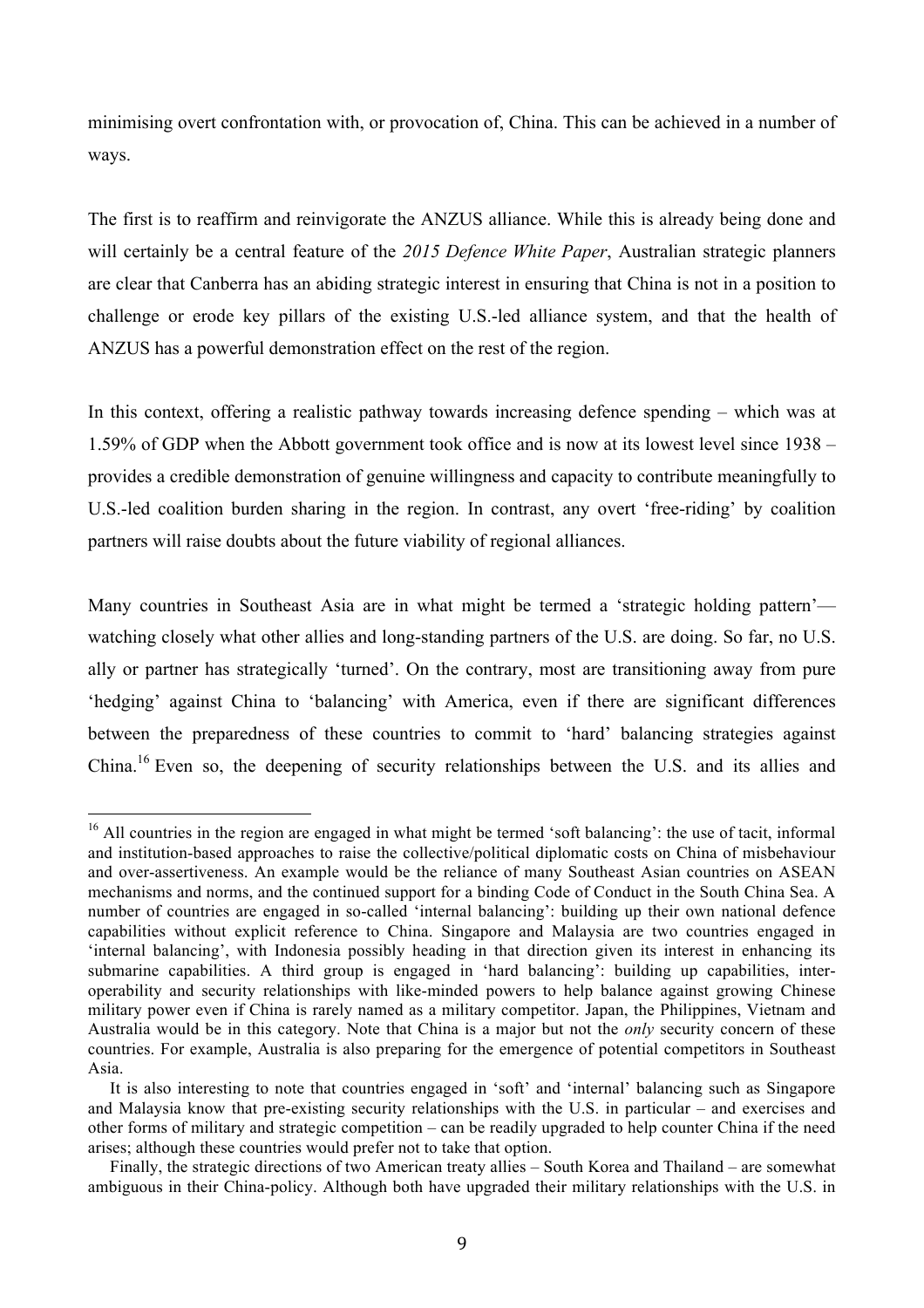partners is widely welcomed as a force for stability, despite Chinese arguments to the contrary. A robust and invigorated ANZUS treaty allied relationship – combined with greater capacity for the Australian Defence Force in helping to police and enforce a rule-based maritime commons in parts of the Asia-Pacific – will increase confidence that one key alliance pillar of the San Francisco system is strong.

This will help the regional 'strategic holding pattern' to persist by encouraging potential 'swing states' to hold the line, continue balancing behaviours, and not to change their strategic trajectory towards China. If alliances and coalition operations function effectively, the capacity and perception of China's ability to successfully challenge the strategic environment on any issue will be significantly weakened.

Second, and more than inter-operability and joint readiness with U.S. forces, Australia is likely to work harder to ensure that there is strong and broad support by key Southeast Asian countries for a robust and reinvigorated ANZUS alliance. Incongruously, the diplomacy surrounding the announcement in November 2011 to base up to 2,500 U.S. marines in Darwin was flawed, even if the strategy was sound. While Canberra and Washington viewed the decision as an important pillar of the widely welcomed U.S. 'pivot' or 'rebalance' to Asia,<sup>17</sup> the failure to inform Jakarta about the announcement caused the latter's Foreign Minister Marty Natalegawa to wonder aloud whether the arrangement would generate a "vicious circle of tension and mistrust."<sup>18</sup>

In reality, a stronger U.S. presence in Australia and other parts of the region is broadly in Indonesia's (and Southeast Asia's) interest. Jakarta's complaints were issued as a diplomatic slap against Canberra's lack of bilateral consultation and cooperation in defence matters as agreed in the '2006 Australia-Indonesia Agreement on the Framework for Security Cooperation', otherwise known as the *Lombok Treaty*. One suspects the Australian diplomatic misstep occurred because the Julia Gillard government failed to grasp the strategic benefits of an upgraded relationship with the

recent years, they tend to ensure that enhanced military cooperation with the U.S. is not even implicitly referenced to countering China. Seoul's focus is on deterring North Korea while Bangkok seems to be engaged in 'hedging' rather than 'balancing'. These two countries also appear to share increasingly close political relations with Beijing.

<u> 1989 - Andrea San Andrea San Andrea San Andrea San Andrea San Andrea San Andrea San Andrea San Andrea San An</u>

<sup>&</sup>lt;sup>17</sup> See Justin Goldman, "Is Darwin the Glue for US-Indonesian Cooperation," *PacNet 11A*, February 17, 2012 <http://csis.org/files/publication/Pac1211A.pdf> accessed November 11, 2014.

<sup>18</sup> Tom Allard, "Indonesia Wary of Strengthened Australia-US Defence Ties in Darwin," *Sydney Morning Herald*, November 19, 2011 <http://www.smh.com.au/national/indonesia-wary-of-strengthened-australiausdefence-ties-in-darwin-20111118-1nnfd.html> accessed November 11, 2014.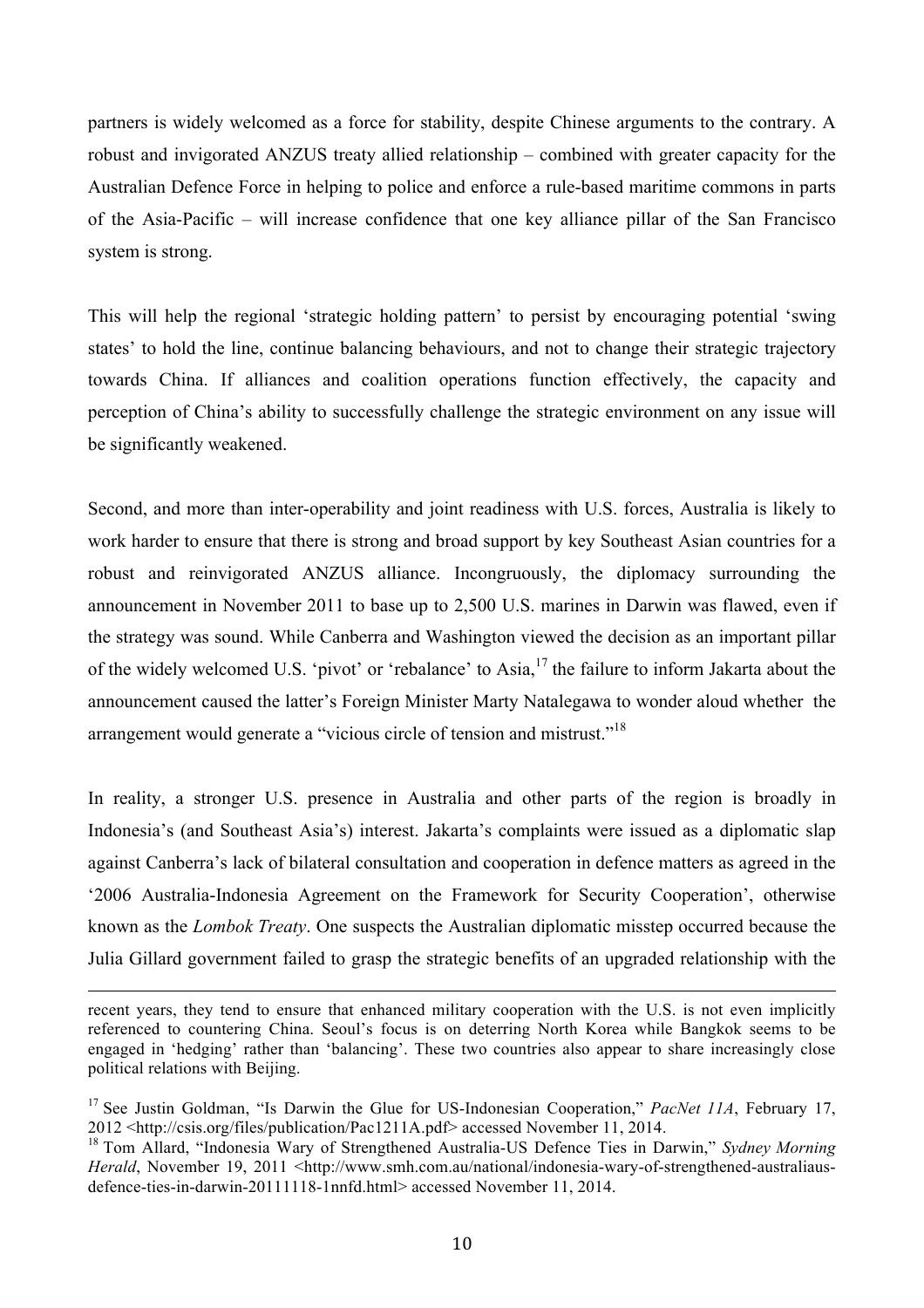U.S. to the region as a whole and not just to Australia, and therefore did not think to secure Jakarta's understanding and agreement prior to the Darwin announcement.

Third, Australia will seek to integrate the strategic thinking shaping its bilateral relationship with Southeast Asian countries with its China-focused strategy, rather than treating these as unrelated components, with the goal of complicating China's strategic calculations. By developing an ever denser albeit still patchy network of strategic and military relations in the region between countries with a common interest in strategic stability and upholding the status quo, Beijing's strategic and diplomatic calculations in pushing the military envelope on controversial issues (such as claims in the South China Sea) will become fraught with uncertainties and unintended consequences that may damage Chinese interests.

The same logic is behind recent significant gains in the Australia-Japan security relationship. Besides Canberra's interest in gaining access to Japanese submarine technologies, the advances in the bilateral security relationship, built on foundations laid in 2007 during John Howard's last term,<sup>19</sup> is very much about creating a denser network of bilateral security relations between likeminded nations in the region. $^{20}$ 

The determination to beef up the regional network of security relations also explains Australia's interest in using the U.S. troop rotation in Darwin as a setting for joint military exercises with Indonesian, Malaysian, Singaporean, Thai and Filipino armed forces. It is anticipated that Beijing will also be invited to participate in some exercises. But this will be done on Australian and allied terms in the hope that such an approach will enmesh Beijing in a network of pre-existing and deepening relationships that entrench stability, and in the process encourage restraint from Beijing. In contrast, a region of unconnected strategic players professing neutrality or else indifference to the maintenance of the strategic status quo is much more likely to embolden Beijing, and offer

<http://parlinfo.aph.gov.au/parlInfo/genpdf/chamber/hansards/2d3f29f6-b45c-47d1-9882-

 19 See Aurelia George Mulgan, "Australia-Japan Relations: New Directions," *ASPI Strategic Insight*, July 2007 <https://www.aspi.org.au/publications/strategic-insights-36-australia-japan-relations-newdirections/SI36 Australia Japan.pdf> accessed November 11, 2014.

<sup>&</sup>lt;sup>20</sup> See "Australia Japan Defence Agreement", *The Senate: Questions Without Notice*, Commonwealth of Australia Parliamentary Debates, July 8, 2014

e3b918b1f3c6/0024/hansard\_frag.pdf;fileType=application%2Fpdf>; Greg Sheridan, "'Special Relationship' between Australia and Japan Begins," *The Australian*, July 8, 2014.

<sup>&</sup>lt;http://www.theaustralian.com.au/national-affairs/foreign-affairs/special-relationship-between-australia-andjapan-begins/story-fn59nm2j-1226981044389> both accessed November 11, 2014.